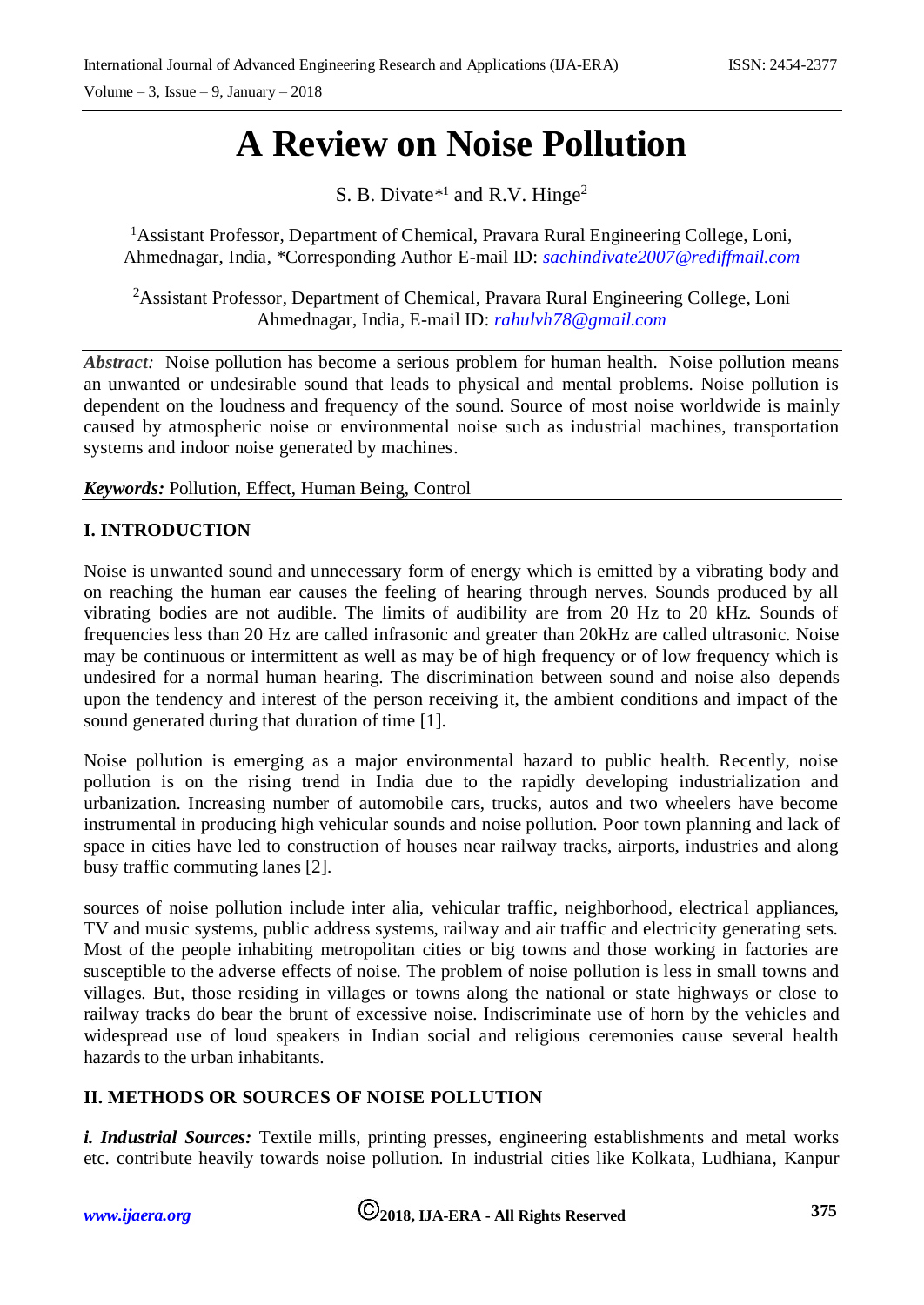*International Journal of Advanced Engineering Research and Applications (IJA-ERA) Volume – 3, Issue –9 January – 2018*

the industrial zones are not separated from the residential zones of the city especially in the case of small scale industries.

*ii. Transport Vehicles:* Heavy trucks, buses trains, jet-planes, motor-cycles, scooters, mopeds, jeeps the list of vehicles is endless, but the outcome is same.

*iii. Public Address System:* In India people need only the slightest of an excuse for using loud speakers. The reason may be a religious function, birth, death, marriage, elections, demonstration or just commercial advertising. Public system, therefore, contributes in its own way towards noise pollution.

*iv. Agricultural Machines:* Tractors, thrashers, harvesters, tube wells, powered tillers etc. have all made agriculture highly mechanical but at the same time highly noisy. Noise level 90 dB to 98 dB due to running of farm machines have been recorded in the state of Punjab.

*v. Defence Equipment:* A lot of noise pollution is added to the atmosphere by artillery, tanks, launching of rockets, explosions, exercising of military airplanes and shooting practices. Screams of jet engines and sonic booms have a deafening impact on the ears and in extreme cases have been known to shatter the window panes and old dilapidated buildings.

Urban noise or environmental noise pollution, however, is not a recent phenomenon. In Kolhapur, the urban noise complaints were restricted to only Diwali and Ganpati festivals. However, it was found that soon the frequency of noise complaints will increase significantly because of rapid increase in population, business activities and industrialization [7-10]. Table shows the typical noise levels.

| Sources of noise pollution | Level dB |
|----------------------------|----------|
| Lathe machine              | 87       |
| Milling machine            | 112      |
| Computer rooms             | 55-60    |
| Trains                     | 96       |
| Trucks                     | 90-100   |
| Car horns                  | 90-105   |
| Air compressors            | 95-104   |
| Pulveriser                 | 92       |

# **III. EFFECTS OF NOISE POLLUTION**

Now a day's, man as well as environment affects pollution. Following are some effects of pollution. It may lead to the permanent loss of hearing. A large explosion can cause the injury to tympanic membrane. It can cause anxiety and stress which may lead to the fright. It causes the disturbance in nervous systems of urban babies. It may increase the heart rate, decreased output, constriction of vessels and impaired vision. In case of animals it can affect the heart, liver and brain. It may also affect the brain by dilating the blood vessels. It affects the eyes by dilating the pupil.

# **IV. CONTROL ON NOISE POLLUTION**

• Use of head phone for TV and Music